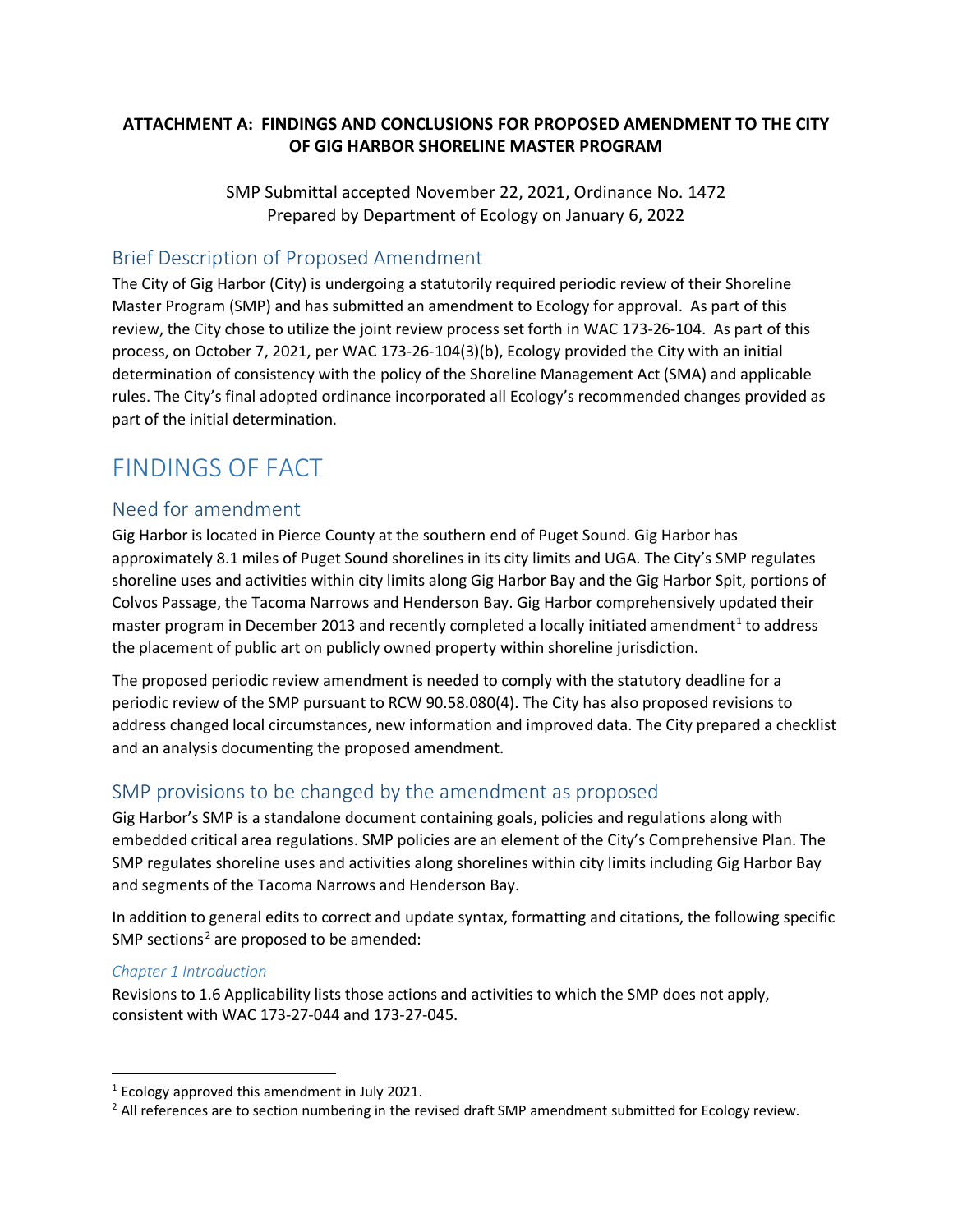Attachment A: Findings and Conclusions Gig Harbor SMP Periodic Review Amendment

### *Chapter 2 Definitions*

Definitions for the following terms are added: biological opinion; harbor area; likely to adversely affect; may affect, not likely to adversely affect; navigational aids; no effect; riparian buffer zone; special flood hazard area. Revisions are made to the following definitions: administrator, development, floodplain hazard permit; floodway; substantial development; utilities; date of filing; effective date of permit; and in-stream structures.

#### *Chapter 5 Shoreline Environment Designations*

Revisions throughout the section to shoreline maps, language and parcel numbers reflect the removal of the east Gig Harbor Bay area and a segment along Colvos Passage from the City's Urban Growth Area<sup>[3](#page-1-0)</sup>. City Waterfront management policy #6 revisions allow for decks waterward of the OHWM when appurtenant to an upland water-oriented use. [5.2.5.D(6)]

#### *Chapter 6 General Goals Policies and Regulations*

- *6.2.3 Regulations – Marine Shorelines* –clarifies that maintenance of the vegetation conservation strip is required for all non-water dependent uses and structures. [6.2.3.2(2)]
- *6.2.5 Regulations – Critical Areas* Notice and Title language, relocated [6.2.5.1]
- *6.2.5.7 Wetlands – Delineation Guidelines/Ratings –* updates Wetland rating categories to Ecology's 2014 Rating System changes. [6.2.5.7(3)(a)]
- 6.2.5.11 Wetlands Analysis Report clarifies the requirement for flood elevations.  $[6.2.5.11(2)]$
- *6.2.5.12 Wetlands – Buffer Areas* updates habitat point scales throughout the section consistent with Ecology's 2014 Wetlands Rating System.
- *6.2.5.21 Streams – Critical Areas Report* –clarifies stream analysis report requirements.  $[6.2.5.21(2)]$
- *6.2.5.22 Streams – Performance Standards – General* A new provision requires consistency with the City's Flood Hazard Construction Standards if a stream crossing is located within a special flood hazard area [6.2.5.22(3)(h)], and a new provision addressing streambank stabilization is added [6.2.5.22(7)].
- *6.2.5.24 Critical Fish and Wildlife Habitat Areas –* Requirements for the Habitat Assessment and Management Plan (HAMP) are revised, particularly related to potential effects critical fish and wildlife habitat including endangered species. [6.2.5.24(4) and (5)]. A buffer reduction allowance is removed [6.2.5.24 (6)]. Language is added requiring any fill or structure proposed within a special flood hazard area to comply with the City's Flood Hazard Construction Standards  $[6.2.5.24(9)(d)].$

## *Chapter 7 Shoreline Use and Modification – Policies and Regulations*

## *Table 7-2 Shoreline Use Matrix*

- Commercial water-related and water-enjoyment uses on overwater deck structures in the City Waterfront SED are allowed with a conditional use permit.
- Parking as a principal use in the City Waterfront SED is allowed with a conditional use permit.
- A revision to Utilities in response to a comment from Puget Sound Energy. Improves consistency with the broader scope of Section 7.21 which addresses utilities of all sorts and not just primary treatment or generation facilities.

<span id="page-1-0"></span><sup>&</sup>lt;sup>3</sup> The City, by Resolution #1124, adopted July 2018, requested Pierce County remove the East Bay UGA from the Urban Growth Area. This request was included in the County's 2019 Comprehensive Plan Amendment and adopted by Ordinance No. 2019-15s on April 30, 2019.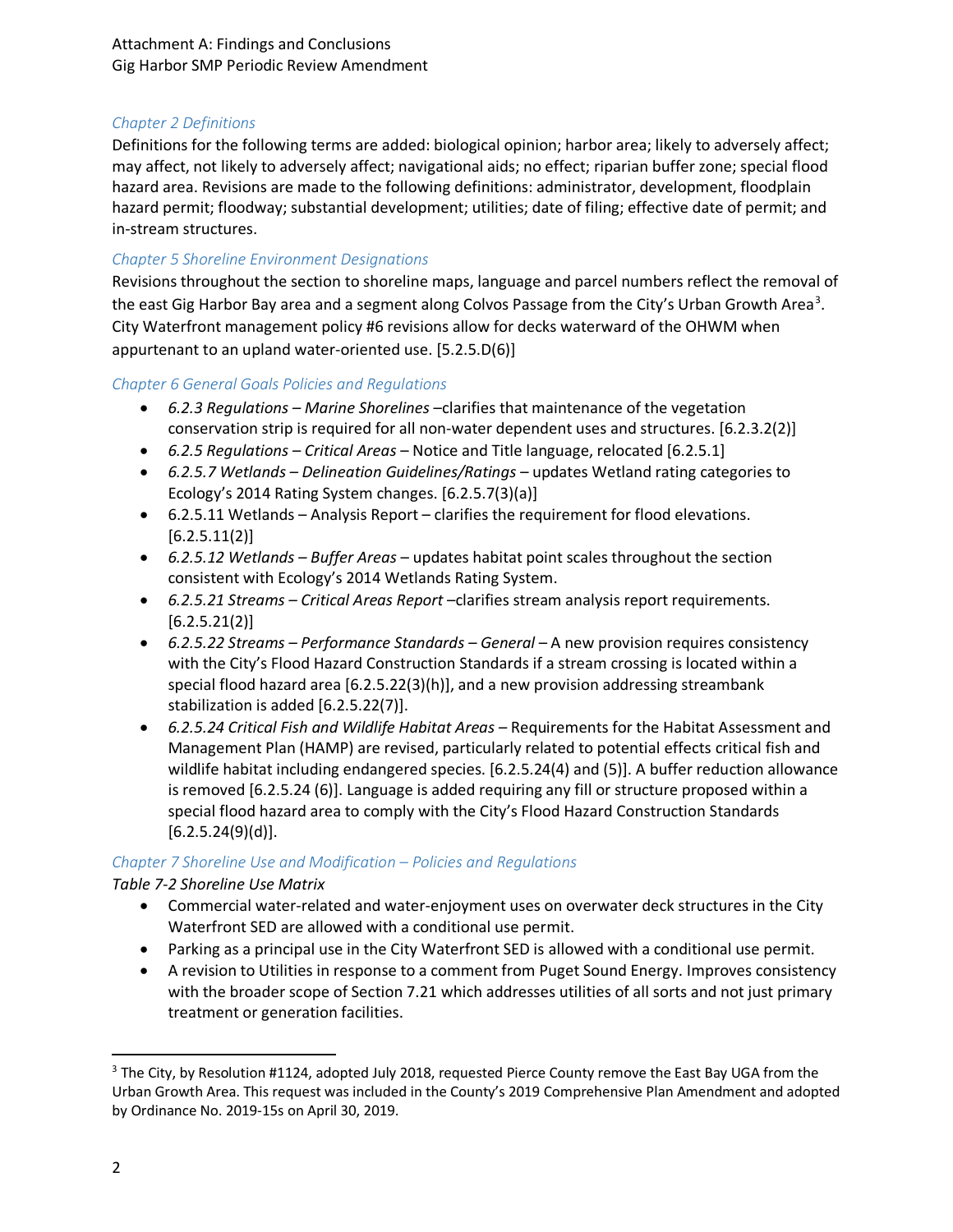*7.12 Commercial Uses* –clarifies the use of appurtenant overwater deck structures. [7.12.2.4 and 5]

*7.18 Residential* –clarifies allowances for live-aboard vessels within marinas. [7.18.2.1]

*7.20 Transportation Facilities* – revises policy and regulations allowing parking as a principal use when separated from the shoreline by an arterial street within limited circumstances. [7.20.2.A, 7.20.4.1]

*7.21 Utilities* – adds reference to the City's stormwater manual for conveyance facilities. [7.21.2.8.d] Additional language added in response to a comment from PSE. [7.21.2]

*Table 7-3 Bulk Dimensional Standards Matrix –* Deleted all lines referring to Gig Harbor Bay (UGA) and Colvos Passage for internal consistency with the City's revisions to the SED maps.

#### *Chapter 8 Administrative Procedures*

Exemptions from the Shoreline Substantial Development Permit process

- The monetary threshold for substantial development is updated to \$7,047, and a new footnote directs the reader to the city's website for current dollar threshold information. [8.2.1.A, 8.2.2.a]
- The monetary threshold for freshwater docks is updated. [8.2.2.h]
- An exemption allowing for Americans with Disabilities Act retrofits is added. [8.2.2.q]

A reference to WAC 173-27-180 is added to clarify a complete permit application. The requirement for submittal to Ecology via return receipt mail is added. Clarifying edits reference to RCW 90.58.580 and WAC 173-27-215.

## Amendment History, Review Process

The City began this project in 2018 and prepared a public participation program in accordance with WAC 173-26-090(3)(a) to inform, involve and encourage participation of interested persons and private entities, tribes, and applicable agencies having interests and responsibilities relating to shorelines. An important element of the public participation plan is the City's SMP Periodic Review project [website](http://www.cityofgigharbor.net/656/SMP-Periodic-Review---Public-Participati)<sup>[4](#page-2-0)</sup>. The Planning Commission discussed the proposed SMP Periodic Review during numerous study sessions between November 2018 and December 2019.

The project slowed due to workload and staffing changes at the City, along with the City's desire to obtain Federal Emergency Management Agency (FEMA) concurrence that the City's local ordinances, regulations and written policies comply with the performance standards of the Puget Sound Biological Opinion (BiOp) issued by the National Marine Fisheries Service. The City worked with FEMA through a lengthy technical assistance process<sup>[5](#page-2-1)</sup> to evaluate the City's BiOp compliance package including the draft SMP. Ultimately, the FEMA review process identified no additional changes necessary for BiOp compliance. The City restarted their work on the SMP periodic review with the Planning Commission early in 2021. Due to the COVID-19 Pandemic, the City held public meetings in a virtual format using Zoom, including the Planning Commission meetings addressing this topic, beginning March 18, 2021 and continuing through August 2021.

The City used Ecology's Periodic Review checklist of legislative and rule amendments to review amendments to chapter 90.58 RCW and department guidelines, that have occurred since the master program was last amended, and determine if local amendments were needed to maintain compliance in accordance with WAC 173-26-090(3)(b)(i). The City also reviewed changes to the comprehensive plan

<span id="page-2-0"></span> <sup>4</sup> <http://www.cityofgigharbor.net/656/SMP-Periodic-Review---Public-Participati>

<span id="page-2-1"></span><sup>&</sup>lt;sup>5</sup> This process stretched from 2019 to mid-2021, delayed in part by the Covid-19 Pandemic.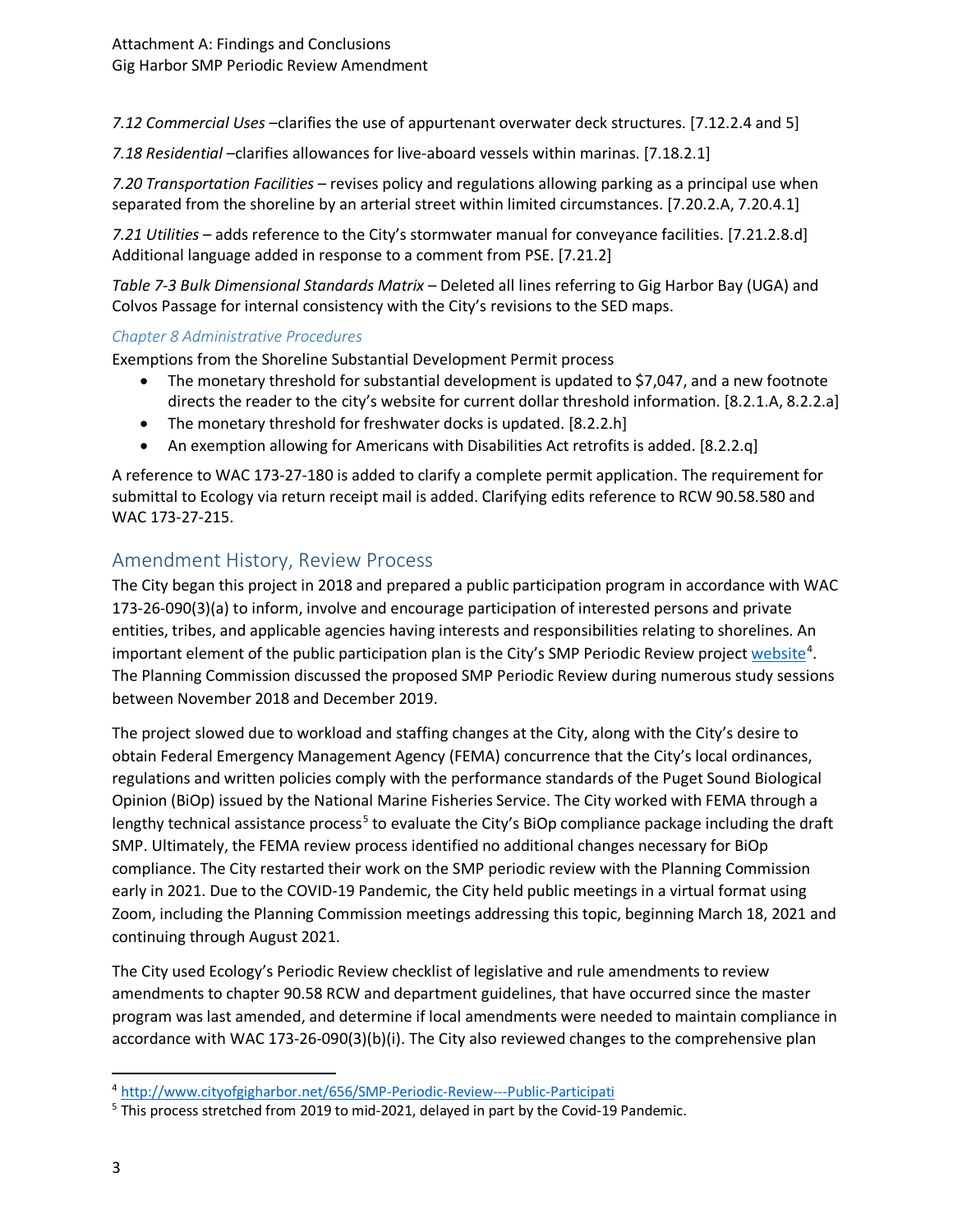and development regulations to determine if the shoreline master program policies and regulations remain consistent with them in accordance with WAC 173-26-090(3)(b)(ii). The City considered whether to incorporate any amendments needed to reflect changed circumstances, new information or improved data in accordance with WAC 173-26-090(3)(b)(iii). The City consulted with Ecology and solicited comments throughout the review process including opportunities to comment on draft materials.

Department of Commerce was notified of the City's intent to adopt on August 25, 2021. The record indicates the City completed a SEPA checklist and issued a Determination of Non-Significance (DNS) on August 24, 2021 for the proposed amendments to the SMP.

#### *Joint Local/State comment period under WAC 173-26-104*

The City and Ecology held a joint local/state comment period on the proposed amendments following procedures outlined in WAC 173-26-104. The comment period began on August 18, 2021 and continued through September 17, 2021. A joint public hearing before the Planning Commission took place via Zoom on September 16, 2021. Ecology staff attended the meeting.

The City provided notice to local parties, including a statement that the hearing was intended to address the periodic review in accordance with WAC 173-26-090(3)(c)(ii). The City's record indicates notice of the hearing was published on August 8, 2021 in the *Tacoma News Tribune*.

Ecology distributed notice of the joint comment period to state interested parties on August 17, 2021. Separate notice, and an invitation to consult, was sent August 17, 2021, to the Muckleshoot Indian Tribe, Puyallup Tribe of Indians, Nisqually Indian Tribe and the Steilacoom Tribe.

The City record includes all comments received on the proposed SMP amendment during the 30-day public comment period and hearing. The City prepared a comment summary and response matrix. Comments were submitted by two organizations/individuals including Puget Sound Energy (PSE). One commenter suggested changes related to residential remodels, suggesting the SMP address revegetation along the shoreline as a condition of remodels, along with ensuring exterior lighting impacts are minimized by including outdoor lighting standards. The other comment, from PSE, focused on suggested revisions to various utility use provisions in the SMP.

## *Initial Determination of Consistency*

As part of this review, the City chose to utilize the joint review process set forth in WAC 173-26-104. After the joint local-state comment period and hearing, and consideration of the comments received, the City submitted the proposed amendment to Ecology for initial review. Ecology is required under WAC 173-26-104(3)(b) to provide the City with an initial determination of consistency with the policy of the Shoreline Management Act (SMA) and applicable rules.

The proposed SMP amendments were received by Ecology for initial state review and was verified as complete on September 22, 2021. This began Ecology's review and initial determination.

#### *Consideration of public comments*

Ecology reviewed all the comments received during the joint review process along with the City's responses. Discussion on the issues raised during the comment period is provided below:

*Vegetation Conservation Area revegetation* A comment suggested the City consider requiring some degree of revegetation along the shoreline as part of the approval for a proposed residential remodel. The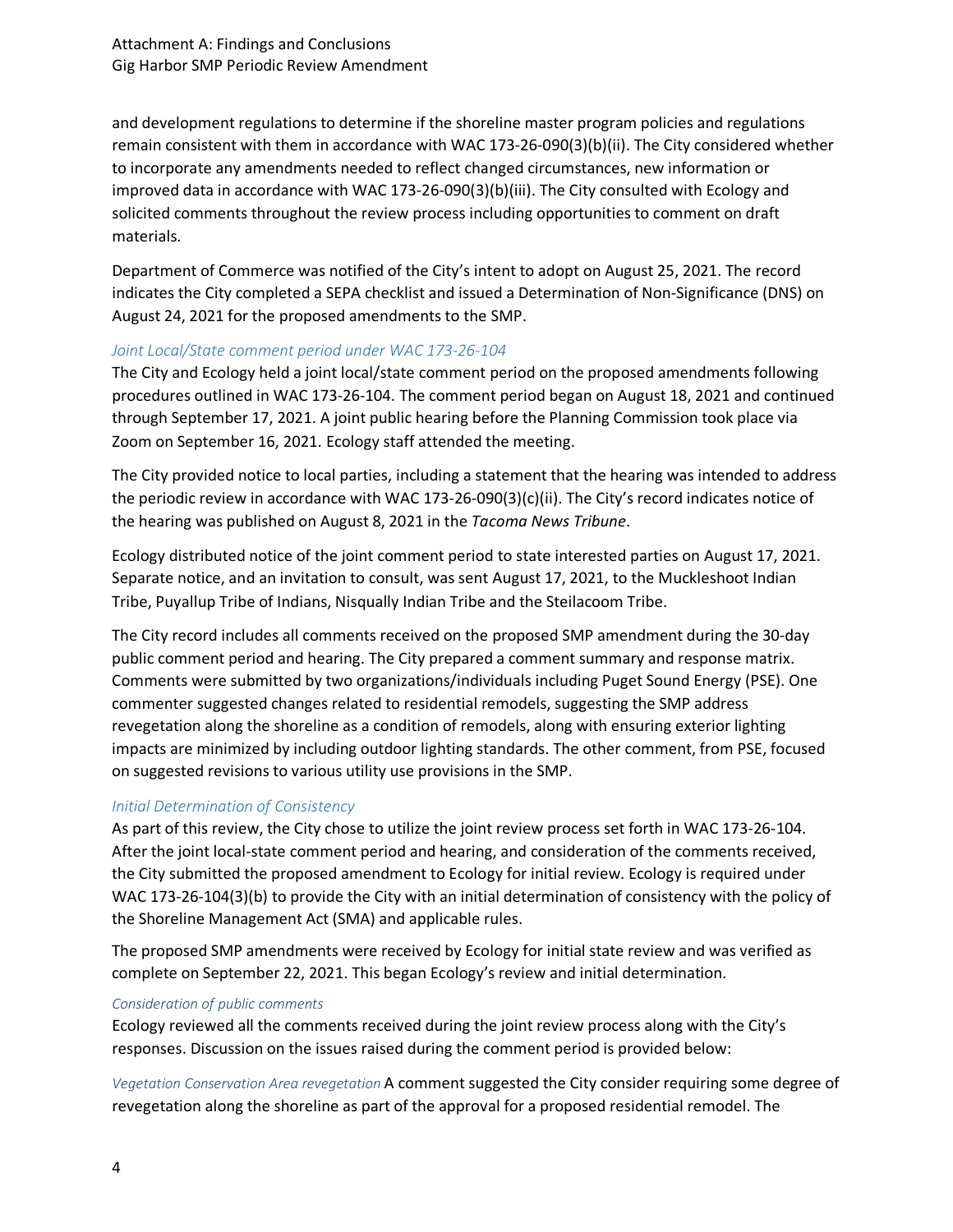commenter noted many residential properties are poorly vegetated along the shoreline and this could be a mechanism for improving shoreline vegetation.

The City considered the comment and concluded no changes to the SMP were necessary. The City indicated a remodel may not trigger the requirement for enhancement of the vegetation conservation area if there is no impact to shoreline ecological functions. Ecology notes every project in shoreline jurisdiction, exempt from permit requirements or not, must meet the mitigation sequence in 6.2.2(3). Avoidance of impacts is the top priority. Remodels may often fall in this category –impacts to ecological functions are avoided and thus there is no compensatory mitigation requirement.

*Outdoor lighting* A comment suggested the City include a reference in the SMP to city lighting requirements in the municipal code and ensure this is part of the permit review.

The City considered the comment and concluded no changes to the SMP were necessary. The City indicated the City's Design Manual already addresses exterior (outdoor) lighting standards and this review will occur prior to construction permit approval, but not necessarily as part of the Shoreline permit. The City found and Ecology agrees that no additional SMP provisions are needed to address this comment.

*Utility uses* PSE commented on and provided suggested SMP language changes related to utility uses, definitions, and the shoreline use matrix and utility-specific regulations. Their stated intent was to add clarity to the regulation of utilities under the SMP.

Related to this comment, Ecology found that the existing SMP remains consistent with the SMA and guideline requirements related to utility uses and associated development. SMP critical area regulations are embedded in Chapter 6 of the SMP and contain no direct reference to or incorporation of the City's municipal code (GHMC 18.08.186) related to critical fish and wildlife habitat is necessary. However, we did provide some recommended changes as part of the formal initial determination that were intended to provide clarity and address some of PSE's concerns.

City's responses are consistent with the statutory obligations for conducting periodic reviews. The City considered whether to incorporate any amendments to reflect changed circumstances, new information, or improved data, as provided or raised during the comment period. Ecology concurs, that no additional amendments are warranted at this time based upon the significance of this information and the existing SMP provisions<sup>[6](#page-4-0)</sup>.

We provided the City a formal written statement documenting our initial determination. Ecology considered the record, including comments received and the City's responses to these comments, and concluded the proposal was consistent with applicable laws and rules. Ecology prepared an initial determination that the amendment is consistent with the policy of the SMA and applicable guidelines. A written statement of initial concurrence was sent to the City of May 7, 2021. We identified seven (7) recommended changes to the SMP for consideration by the City. These changes were intended to:

- improve the clarity of three definitions,
- address some of the concerns identified by PSE regarding utilities,
- update the threshold values for freshwater docks, and
- remove references to Gig Harbor Bay (UGA) and Colvos Passage.

<span id="page-4-0"></span> $6$  WAC 173-26-090(3)(b)(iii)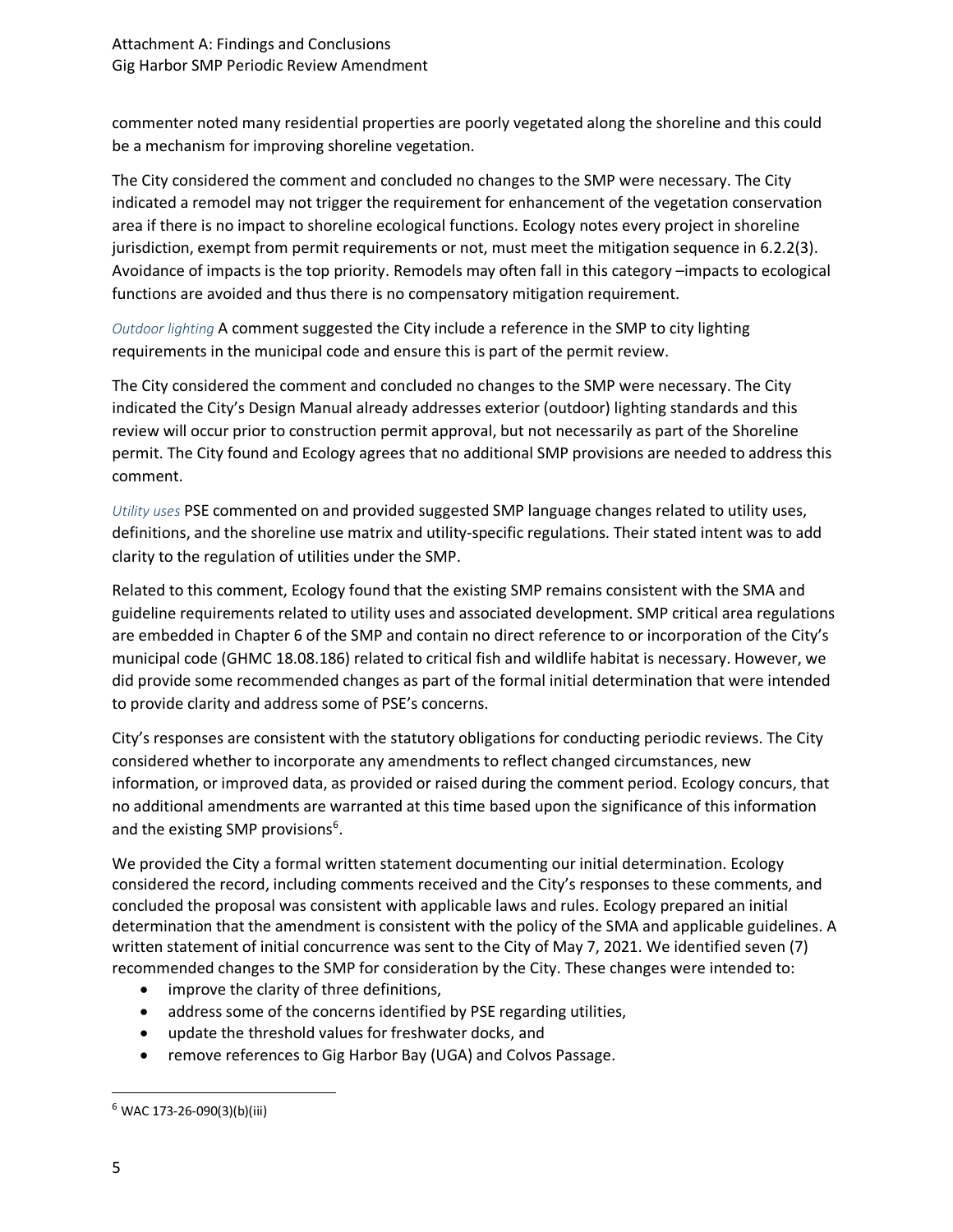These recommended changes were not required for consistency with the SMA or applicable guidelines, but were proposed for internal consistency and to improve implementation. Based upon this determination, Ecology advised the City to consider the recommended changes and then to proceed with local adoption of the proposed SMP amendment.

### *Final Submittal*

With passage of Ordinance No. 1472 on November 8, 2021, the City Council authorized staff to forward the proposed amendment to Ecology for formal review. The City's final adopted ordinance incorporated all seven (7) of Ecology's recommended changes provided as part of the initial determination.

The City's final submittal of the SMP amendment was received on November 19, 2021. The submittal was determined complete on November 22, 2021. This began our formal review and decision making process per WAC 173-26-120.

At the conclusion of our formal review, Ecology's Director must decide to approve the program as submitted, approve it with required and/or recommended changes, or deny approval.

## Consistency Review

## *Consistency with Chapter 90.58 RCW*

The proposed amendments have been reviewed for consistency with the policy of RCW 90.58.020 and the approval criteria of RCW 90.58.090(3), (4) and (5). The City has also provided evidence of its compliance with SMA procedural requirements for amending their SMP contained in RCW 90.58.090(1) and (2).

## *Consistency with applicable guidelines (Chapter 173-26 WAC, Part III)*

The proposed amendment has been reviewed for compliance with the requirements of the applicable Shoreline Master Program Guidelines (WAC 173-26-171 through 251 and 173-26-020 definitions). This included review of an SMP Periodic Review Checklist, which was completed by the City.

## *Consistency with SEPA Requirements*

The City submitted evidence of SEPA compliance in the form of a SEPA checklist and issued a Determination of Non-Significance (DNS) August 24, 2021 for the proposed SMP amendments. The record indicates notice of the DNS was published in *The Tacoma News Tribune* on August 26, 2021.

## CONCLUSIONS OF LAW

After review of the complete record submitted and all comments received, Ecology concludes that the City proposed amendments are consistent with the policy and standards of RCW 90.58.020 and RCW 90.58.090 and the applicable SMP guidelines (WAC 173-26-171 through 251 and .020 definitions).

Ecology concludes that the proposed amendments satisfy the criteria for approval of amendments found in WAC 173-26-201(1)(c). This includes the conclusion that approval of the SMP amendments will not foster uncoordinated and piecemeal development of the state's shorelines (WAC 173-26-201(2)(c)(i) and will assure no net loss of shoreline ecological functions will result from implementation of the amended master program (WAC 173-26-201(2)(c)(iv)).

Ecology concludes that the City has complied with the requirements of RCW 90.58.130 and WAC 173-26- 090 and WAC 173-26-104 regarding public and agency involvement in the SMP review and amendment